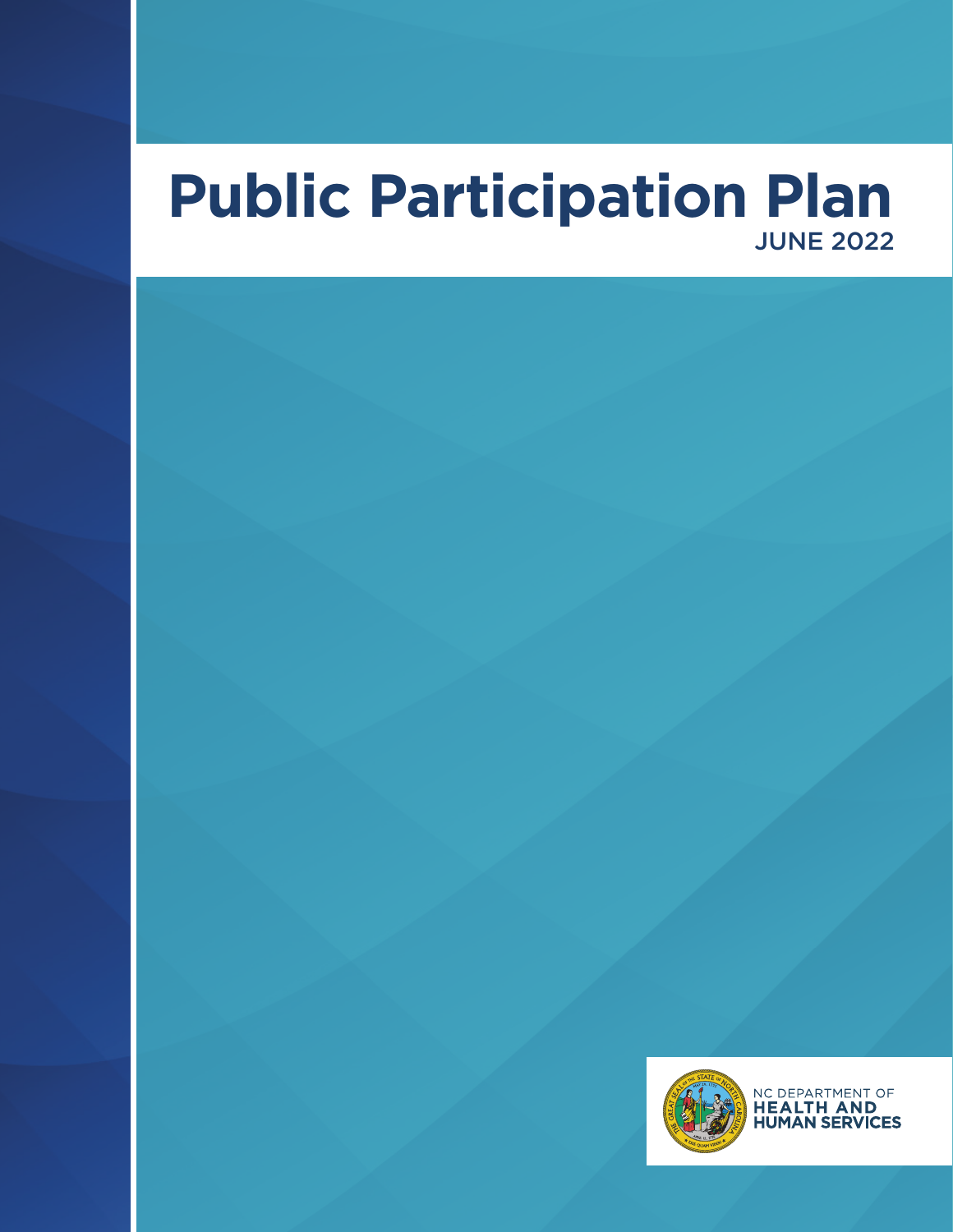## **TABLE OF CONTENTS**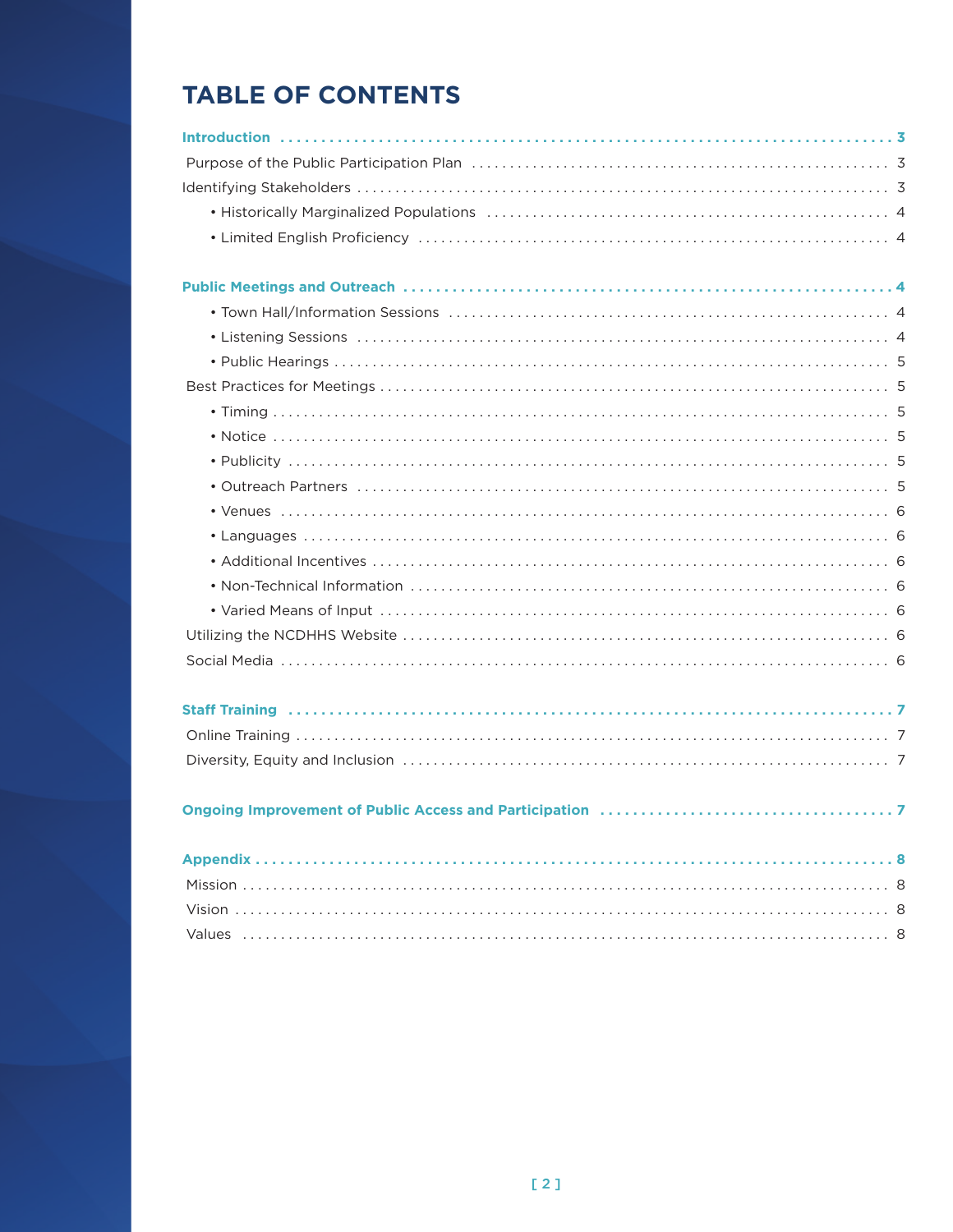<span id="page-2-0"></span>

## **Introduction**

The North Carolina Department of Health and Human Services (NCDHHS) manages the delivery of health and human-related services for all North Carolinians, especially the state's most vulnerable citizens: children, elderly, disabled and low-income families . Led by the Secretary of Health and Human Services, the department is divided into 33 divisions and offices under six broad service areas: Health, Opportunity and Well-Being; Medicaid; Operational Excellence; Policy and Communications; and Health Equity . NCDHHS also oversees 14 state-operated healthcare facilities: developmental centers, neuro-medical treatment centers, psychiatric hospitals, alcohol and drug abuse treatment centers, and two residential programs for children.

NCDHHS works closely with health care professionals, community leaders and advocacy groups; local, tribal, state and federal entities; and many other stakeholders to make this happen . In collaboration with these partners, the department is advancing its mission to improve the health, safety and well-being of all citizens in the state . Its commitment to equity in providing these services is outlined in its 2021-2023 Strategic Plan and reflected in its Mission, Vision and Values.

### **Purpose of the Public Participation Plan**

NCDHHS recognizes that all citizens of North Carolina have the right to access government services, to meaningfully contribute to government decisions, and to share equitably in the benefits of a prosperous North Carolina . To engage its citizens, NCDHHS operates a comprehensive communications and media program focused on raising awareness and building relationships within the communities it serves . However, the department acknowledges that there is more that it can do to reach communities across the state that may be unaware of and underserved by its programs . This includes communities of color, indigenous communities, rural communities, and low- and moderate-income communities . Consequently, it is necessary for these communities to be more meaningfully engaged as partners and stakeholders in government decision-making .

The aim of the Public Participation Plan is to improve communication, create meaningful dialogue, and enhance transparency in decision-making with the public. This plan provides a framework from which to guide the public participation process of health and well-being initiatives at NCDHHS . It establishes a model for effective public involvement and shares best practices for increasing attendance by raising awareness, removing barriers and engaging new audiences . It also highlights the need for ongoing training and evaluation to improve the agency's efforts.

Inclusive outreach and public engagement are critical for NCDHHS to be successful in meeting its mission . To this end, the initial NCDHHS Public Access and Participation Plan includes the commitment to:

- Increase agency staff awareness and sensitivity to the value of incorporating the perspectives of underserved populations — especially from communities that traditionally have been overlooked in agency activities and decision-making, through internal training.
- Develop staff facilitation capacity to improve meaningful public participation in agency public meetings .
- Develop staff capacity to represent the agency to the public and be responsive to citizens who contact our agency seeking help.
- Revisit and redesign the ways that the public accesses the agency to increase transparency and better enable meaningful participation.
- Adopt means of measuring success in public access and participation.
- Incorporate lessons learned through public engagement to ensure continuous improvement in these efforts.

### **Identifying Stakeholders**

A key step in implementing a public participation plan is identifying the people who should be involved . Stakeholders are people who have a direct interest in an issue and can positively or negatively influence its outcome . Their role in the process should be clear and expectations about their participation easy to articulate . Healthcare providers, legislators, community-based organizations, individuals and families are some of NCDHHS' frequent stakeholders.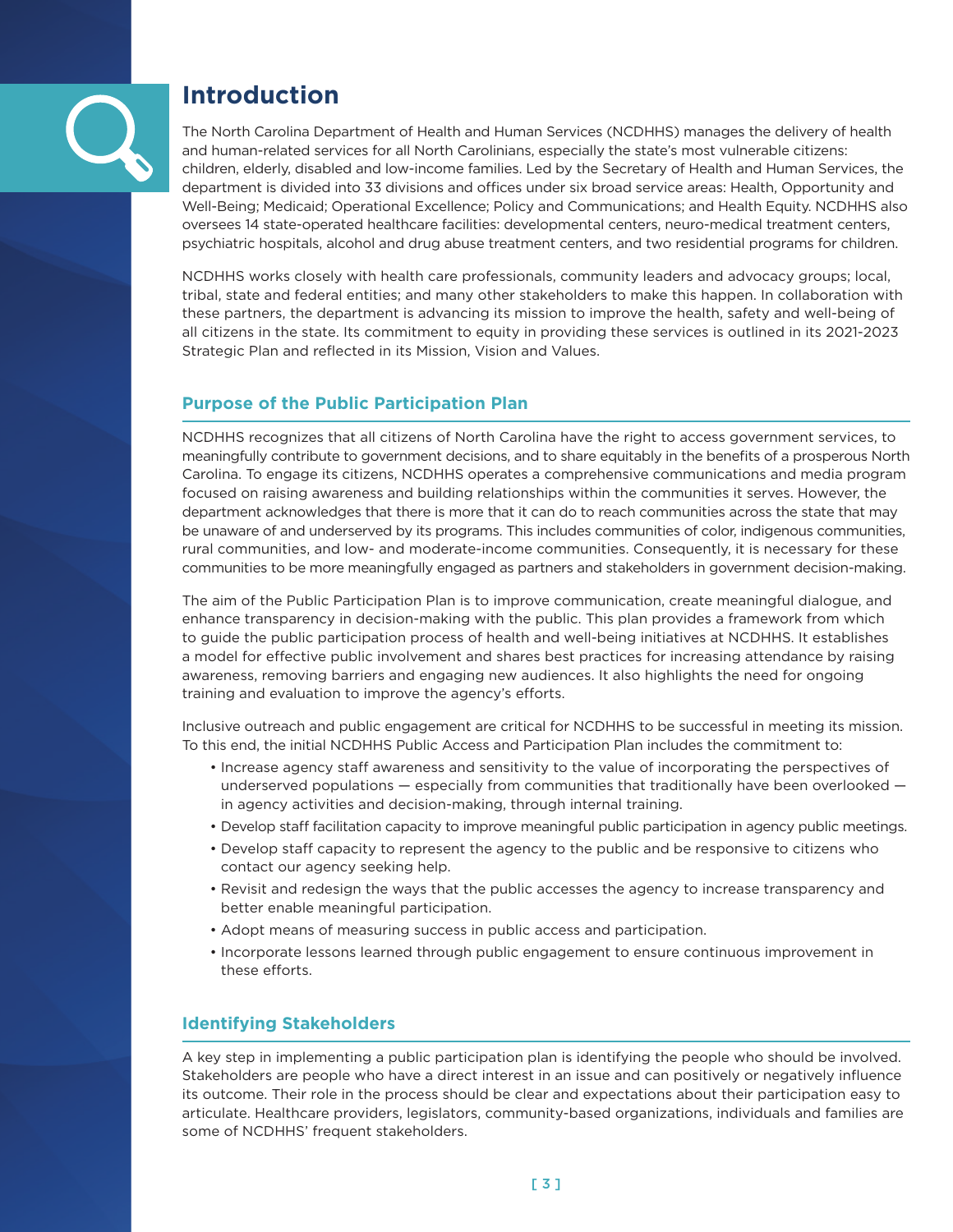#### <span id="page-3-0"></span>*Historically Marginalized Populations*

A subset of the general public, historically marginalized populations are individuals, groups and communities that have historically and systematically been denied access to services, resources and power relationships across economic, political, and cultural dimensions as a result of systemic, durable and persistent racism, discrimination and other forms of oppression . Long standing and welldocumented structural marginalization has resulted in poor outcomes – health, social, political, economic and overall increased vulnerability to harm. They are often identified based on their race, ethnicity, social-economic status, geography, religion, language, sexual identity and disability status .

#### *Limited English Proficiency*

Individuals who do not speak English as their primary language and who have limited ability to read, speak, write or understand English can be limited English proficient, or LEP. NCDHHS must take reasonable steps to ensure that people with Limited English Proficiency have meaningful access to the programs, services, and information it provides. These individuals may need language assistance such as interpretation services . Divisions within NCDHHS that receive assistance from the federal government through Title VI of the 1964 Civil Rights Act or Executive Order 13166 must ensure LEP individuals receive language assistance with respect to a particular type of service, benefit or encounter.

## **Public Meetings And Outreach**

Public meetings are central to the public's access to agency decision-makers, and its understanding of agency plans and actions. They can be an effective way to share basic information and get reactions from large groups. They provide an opportunity for agencies to engage communities whose opinions, for many reasons, may not be heard outside of a formal process . NCDHHS relies on the exchange of information to provide a comprehensive view of its programs and initiatives and get a sense of community reaction to potential challenges and benefits of its plans and actions .

To improve public meetings and events, NCDHHS should:

- Review existing practices governing its public meetings, and where appropriate, adopt new practices to promote greater access and meaningful public engagement.
- Engage in community outreach to inform this work .
- Collaborate with community organizations, health and human services partners, and other local, tribal, state and federal agencies.
- Adopt the goal of ongoing improvement to public access and meeting participation .

#### *Town Hall/Information Sessions*

Information sessions may be held to raise awareness of a public health issue, department program or statewide initiative . They may take the form of a presentation, workshop or panel discussion and allow the public to receive in-depth information from public health leaders, staff or other experts . Depending on the format, participants may have an opportunity to ask questions or speak one-on-one with someone about their concerns.

#### *Listening Sessions*

Listening sessions are an opportunity for agencies to engage communities by listening to their opinions and insights on various topics . The reason to conduct listening sessions is to encourage participants, whose opinions may be missing from the overall understanding of the topic, to discuss what they know and how they feel before the initiative moves forward . Convening listening sessions can uncover challenges and benefits for the department and community to consider . In a context where communities have historically been unable to share their opinions, listening sessions are a useful tool to build trust, maintain relationships and incorporate fresh insights into decision-making .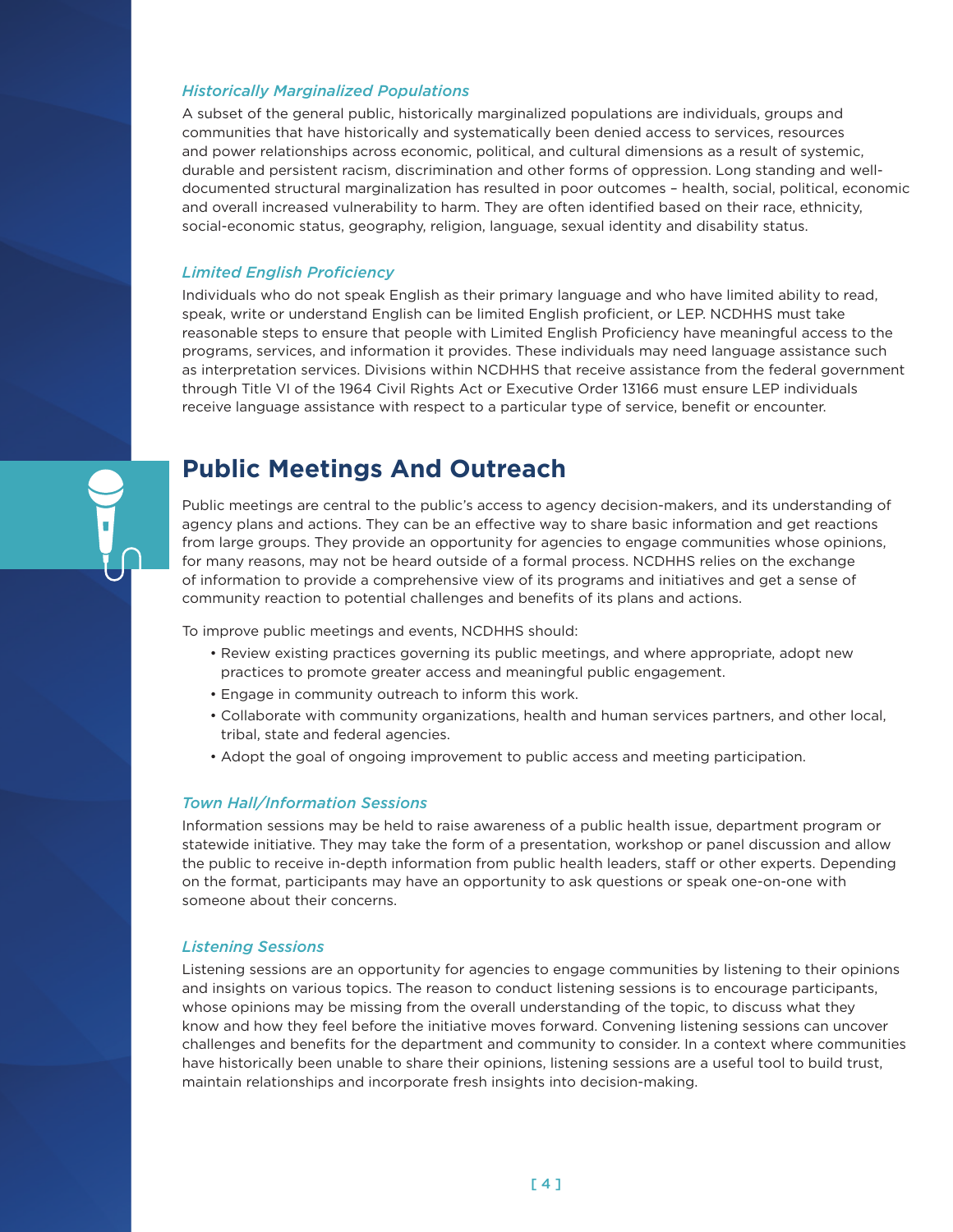#### <span id="page-4-0"></span>*Public Hearings*

Public hearings are designed as a two-way process where citizens give and receive information associated with decisions the agency is planning on making. DHHS relies on the exchange of information at public hearings to provide a comprehensive view of agency proposals and uncover the community's views about its anticipated action. Public hearings are not intended to be confrontational or an intimidating process, but rather to aid in informed decision-making.

#### **Best Practices for Meetings**

When planning public meetings, DHHS staff should examine meeting elements to identify and remove potential barriers to participation.

#### *Timing*

Staff should explore the benefits of holding informal public meetings and outreach events at different hours of the day and days of the week to increase the likelihood of getting more representative participation. Community and cultural awareness are important considerations when setting a meeting as conflicts with religious, ethnic and civic events may affect attendance . The needs of participants during the event's timeframe should also be incorporated into the planning, such as food and childcare.

#### *Notice*

When providing notice, staff should ensure it not only meets statutory or regulatory minimum requirements for meetings but include activities that expand its reach to a wider population . This may include sending direct mail to addresses in a targeted area; posting flyers or signs in community gathering places, such as libraries and parks; requesting partner agencies and organizations share information within their networks; and utilizing stakeholder contact lists to provide a personal invitation to meetings and events. The public should receive notice at each step of an initiative and be provided instructions on how to participate at each stage.

#### *Publicity*

NCDHHS publicizes public opportunities for participation liberally using various media to promote high levels of attendance . Digital media is one of the primary tools the department uses to communicate with the public. This includes the use of its website, video sharing, email lists, social media accounts and digital advertising . It also routinely expands its publicity plan to include more traditional methods such as print media, radio, television, direct mail, telephone campaigns, public displays, bulletin boards and word of mouth, including attending events . The addition of traditional methods often brings greater equity and public participation. The type of publicity that is implemented should be informed by data and designed using input from affected stakeholders and external partners.

The department's Office of Communications oversees its robust media relations program to maintain positive relationships with news agencies and facilitate earned media through press releases, interviews and other interactions . NCDHHS partners with the media to reach citizens throughout the state and ensure public awareness of the State's health and wellness initiatives . The office also oversees paid media opportunities for the agency and assists staff in the development of engagement plans and materials .

#### *Outreach Partners*

The department's success in reaching its outreach goals is directly tied to the relationships it maintains with community organizations, advocacy groups, and other health leaders who possess their own networks to help spread the word. Staff should explore existing resources and engage trusted leaders at the beginning of the planning process to maximize the benefit of these relationships . External intermediaries may also be able to assist with reducing barriers to participation such as the need for childcare and transportation.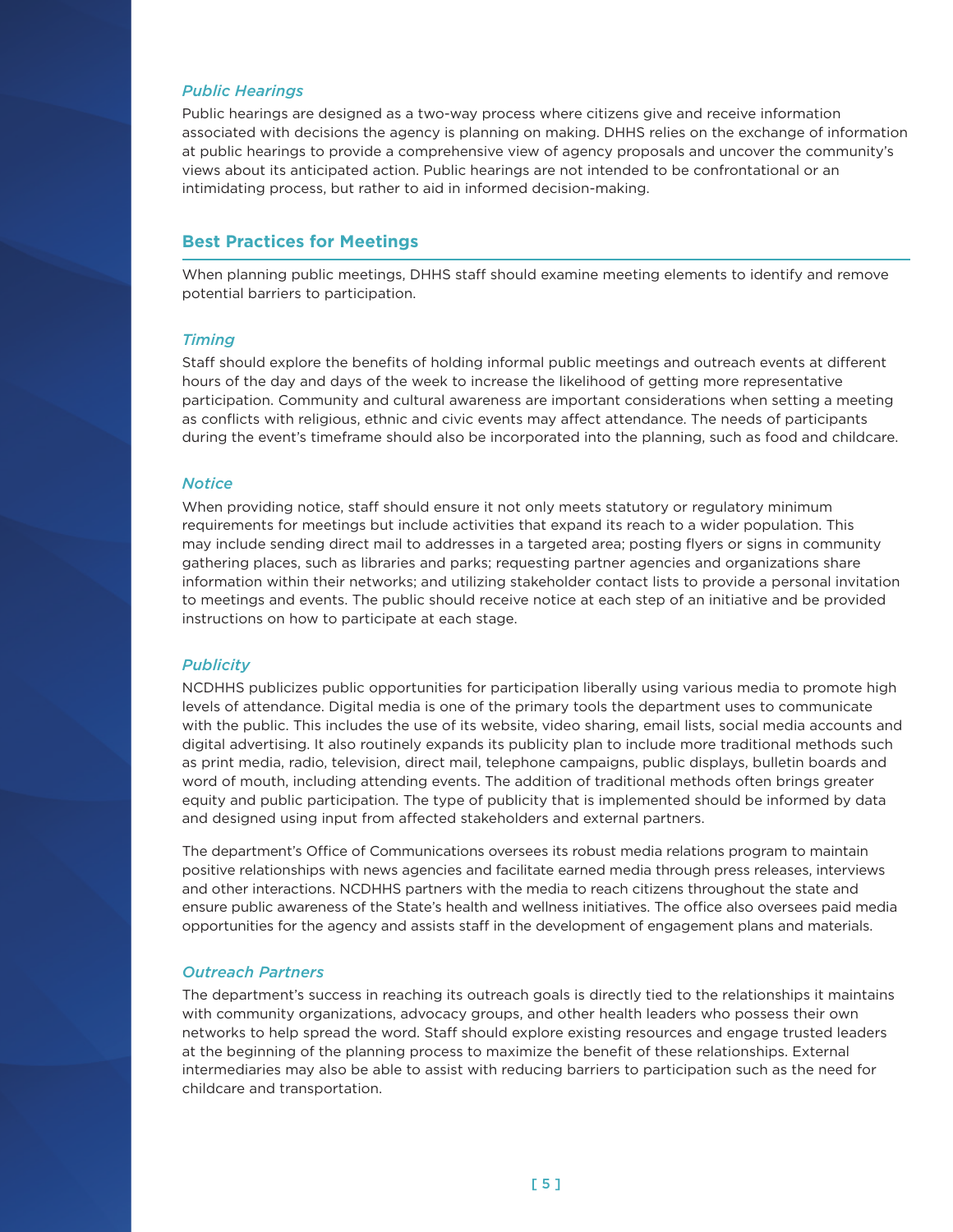#### <span id="page-5-0"></span>*Venues*

In addition to providing virtual meeting locations, NCDHHS should consider a variety of physical locations, including neighborhoods whose populations are predominantly black, indigenous or people of color (BIPOC), who have an average income below the state's average, and in rural areas across the state. Staff should seek out venues that are accessible to people with disabilities, able to be reached by alternative transportation options and provide basic amenities.

#### *Languages*

To remove barriers to participation, NCDHHS should seek to provide translation in American Sign Language and the top spoken language(s) of a community, as determined by the most recent census and/or community data.

#### *Additional Incentives*

To motivate attendance and reach new audiences, staff should consider guest speakers, promotional items or other incentives that reflect the unique makeup and interests of their stakeholders. Similar to outreach partners, NCDHHS can benefit by associating its messages with existing traditions, values and images that align with its goals.

#### *Non-Technical Information*

Staff should provide relevant information and data to the public in a way that is non-technical and easy for the audience to understand.

#### *Varied Means of Input*

The department should provide multiple ways for the public to offer input, including in-person and virtual meetings, telephone, text messaging, email, online comment portals, surveys, polls, and other means .

#### **Utilizing the NCDHHS Website**

The department's website provides information about NCDHHS programs, meetings and initiatives . The website is designed with a focus on user experience to optimize engagement and improve the public's understanding of its goals and activities.

To maintain NCDHHS' digital resources, the department will:

- Review web pages and, where necessary, update content with clear, plain-language statements,
- Utilize learning from community outreach to guide this work .
- Provide contact information or comment forms to aid the public in submitting input .
- Ensure websites are accessible so they are able to be used by as many people as possible, keeping in mind individuals with disabilities, bandwidth limitations and different types of digital devices .
- Rely on the assistance and expertise of website specialists to meet public expectations and understand best practices .

Notifications of public input opportunities are posted to the website . The public can sign up to receive newsletters and press releases on the website at [http://www .ncdhhs .gov/news .](http://www.ncdhhs.gov/news)

### **Social Media**

NCDHHS maintains an active presence on social media to connect with its citizens on platforms they may prefer . The agency's official social media accounts are listed on its website . Notification of meetings, events and opportunities for public input are routinely posted and pushed to followers of its accounts. The public is encouraged to provide feedback on posts about programs and initiatives on the forum, which is monitored by staff. They may also send private messages to ask questions or provide input.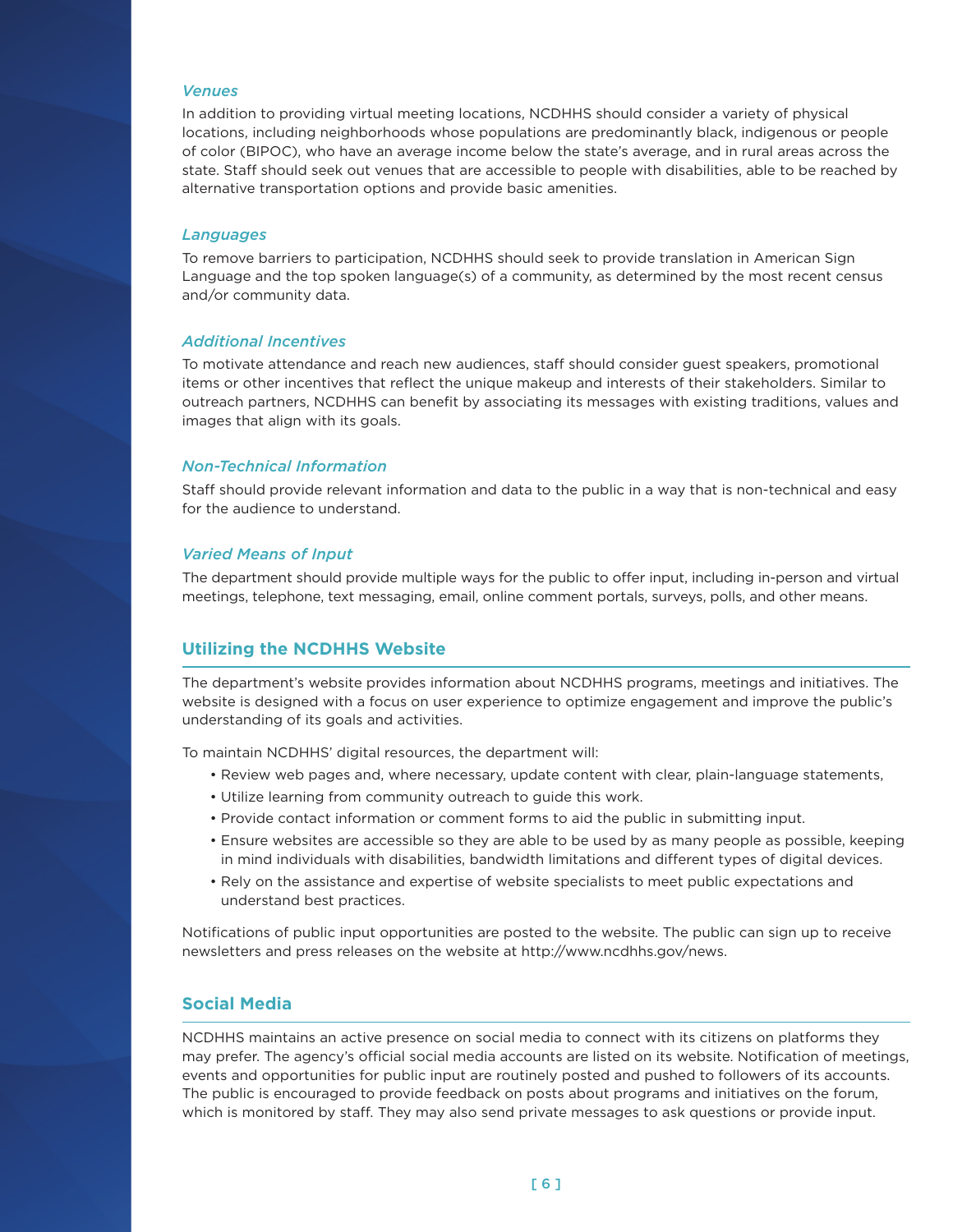<span id="page-6-0"></span>

## **Staff Training**

Whether preparing for a listening session or other opportunity for public participation, NCDHHS staff will observe the following guidelines:

- Ensure open meeting laws are followed, including providing adequate notice .
- Establish the purpose of the meeting and consider how the topic is meaningful for participants .
- Keep the format simple and focused on its primary goal .
- Be transparent by explaining what can and cannot be done by the agency .
- Clearly state the objective of their work, e.g., the change the agency is trying to create.
- Focus on direct impacts to attendees .
- Assume good intent, promote civil discourse and listen with empathy .
- Be clear about what will be done with the information that is gathered .

### **Online Training**

NCDHHS provides staff with access to an online learning center that offers training in a wide variety of subjects, including meeting facilitation and communication best practices . The department also hosts online webinars on leadership and wellness topics . In addition, each division of the department offers education, training and technical assistance on engagement principles related to its specific functional area .

### **Diversity, Equity and Inclusion**

Advancing equity requires intentional skill-building so that employees are equipped with the knowledge and skills they need to address the public's concerns and remove barriers to their participation . The NCDHHS Office of Health Equity provides training opportunities for staff to learn more about diversity, equity and inclusion (DEI), historically marginalized populations, and how to apply an equity lens to their work .



## **Ongoing Improvement of Public Access and Participation**

NCDHHS will regularly examine its recommended public participation practices to ensure they are modern, relevant, and easy to access and deploy . It will also seek input on best practices from a diverse representation of staff, community partners and other stakeholders. Staff are encouraged to tailor their individual program public participation methods to meet the needs of their specific stakeholders and evaluate success based on the measurement of their unique engagement activities.

To evaluate public participation programs, staff should:

- Set goals for participation and establish a strategy for meeting them .
- Identify key metrics to track progress such as increasing the number of participants, website visitors or comments collected.
- Determine method of capturing data and use it to drive decision-making .
- Report results to be transparent with the people it serves .

This Public Participation Plan is a living document that will be updated annually . It will be improved by the department's awareness of and sensitivity to the changing diversity of the state's population, needs of its communities, and evolution of the technology and methods used for outreach .